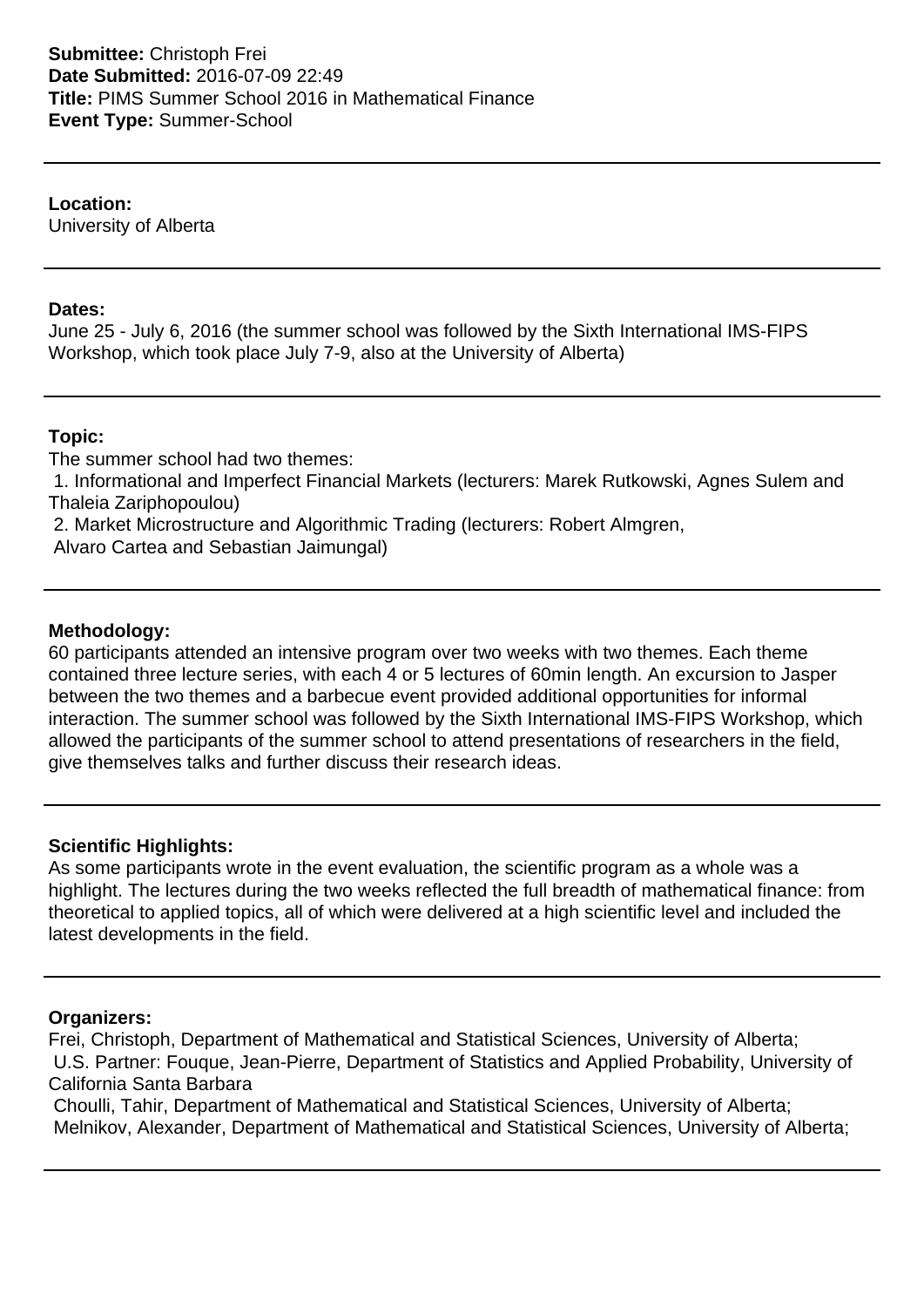## **Speakers:**

Robert Almgren (Quantitative Brokers):

 Abstract: The lectures presented some aspects of market microstructure that are important for constructing effective trading algorithms. Theory was developed as much as possible, but the flavour was practical. Contents:

 1. Introduction: Structure of double auction markets. Differences between equities, futures, and fixed income. Market data and some of its challenges. Contents:

 2. Descriptive statistics: Intraday and cross-asset profiles. Tick size effects. High frequency volatility measurement.

- 3. Implied quoting in futures markets, and its importance for identifying hidden liquidity.
- 4. Market simulation for algorithm development: Markov models or data replay?
- 5. Trading benchmarks, market impact, and optimal algorithm design.

 Alvaro Cartea (Department of Mathematics, University of Oxford) and Sebastian Jaimungal (Department of Statistical Sciences, University of Toronto): Algorithmic and High-Frequency Trading Abstract: The course covered different aspects of algorithmic trading. The first part of the course reviewed stochastic optimal control and discussed relevant topics in market microstructure. The course focused on developing models for algorithmic trading. In particular, models to: execute (buy or sell) large blocks of equity, make markets (i.e. provide liquidity), target VWAP and other schedules, trade pairs or collection of assets, and execute in dark pools. Examples with trading data and implementation of various models were presented. Contents:

- 1. Stochastic optimal control and other stochastic calculus tools
- 2. Microstructure:
- a. Grossman-Miller
- b. Kyle
- 3. Limit order book (equity)
- 4. Optimal liquidation: Almgren-Chriss
- a. Temporary price impact
- b. Permanent price impact
- c. Inventory control and urgency
- d. Price Limiter
- 5. Execution in Dark Pools
- 6. Optimal execution with Order Flow information
- 7. Execution targets: VWAP, TWAP
- 8. Market Making
- 9. Co-integration of assets and Pairs Trading
- 10. Limit order book trading signals: volume imbalance
- 11. Stale quotes, latency arbitrages, and Last Look in Foreign Exchange markets

Marek Rutkowski (School of Mathematics and Statistics, University of Sydney):

 Abstract: The standard approach to pricing and hedging of financial derivatives, which was widely used by the financial industry before the financial crisis 2007/2008, hinges on a number of crucial assumptions made in order to lubricate the mathematical analysis. These simplifications have proved detrimental in the ensuing chaos of the crisis, partially because of the breakdown of a previously held belief that large financial institutions are virtually infallible. The objective of these lectures was to incorporate into the mathematical framework the possibility of default and, crucially, the growing need for banks to capture the funding costs associated with hedging portfolios. This allowed for developing market models, based on a suitable extension of classic arbitrage pricing theory, which are able to control default risk and describe the consequential satellite mechanism of collateralisation. Multiple funding sources were also included into the pricing models. The main mathematical goals that were achieved are as follows:

 - To develop an economic model describing the dynamics of self-financing portfolios under a temporary assumption of the absence of default risk of counterparties, but with different funding